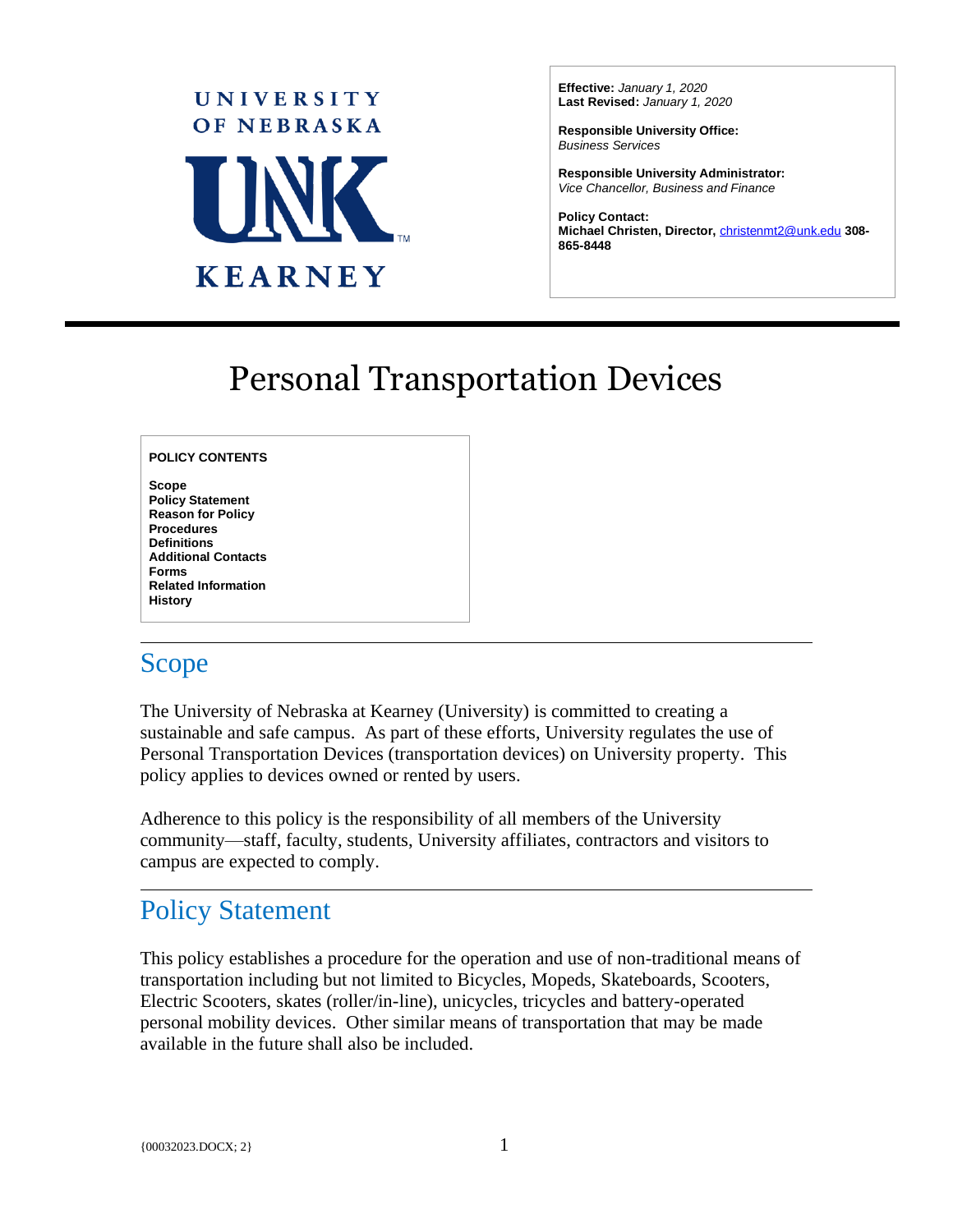## Reason for Policy

This policy provides direction to the University of Nebraska at Kearney community regarding the use of various types and methods of transportation. With an increased presence of various mobility devices on campus, there is also the possibility for conflicts and safety issues. This policy strives for a balance in supporting alternative means of transportation and pedestrian safety by setting a common foundation of rules and expectations on device usage.

### **Procedures**

#### **ADA Accommodations**

Individuals with disabilities who have an approved, reasonable accommodation for a documented need are permitted to use motorized devices on campus Sidewalks and in campus buildings. More information is available at

http://www.unk.edu/about/compliance/fmlaada/index.php.

#### **Riding a Personal Transportation Device**

- Transportation devices may not be used inside of any University buildings and facilities – including academic buildings and residence halls
- University employees may not be reimbursed for any transportation device used while conducting University business on University property; the use of any transportation device by University employees will be considered to be for personal use only
- Riders of transportation devices must comply with all applicable laws including traffic control devices
- Pedestrians and riders are required to be aware of and obey any traffic and all other campus signage for the safety of all
- Transportation devices should be operated at a low speed on campus at all times, especially in the presence of pedestrians, and should adapt speed according to weather and surface conditions and construction activity
- Rider must be mindful of their surroundings as riders may not be seen or heard
- Rider should always drive cautiously
- Pedestrians determine the rate of traffic flow; riders must move with the flow of traffic without disrupting it, which may necessitate Dismounting
- Pedestrians have the right of way and transportation devices are required to yield to pedestrian traffic
- Riders shall not come within less than three (3) feet of pedestrians while riding; if riders cannot pass pedestrians while maintaining the three feet minimum distance, they shall Dismount and walk to their destination or walk to a less-busy path to resume riding; the requirement is in effect throughout campus and at all hours of all days
- When passing a pedestrian(s) or another rider(s), rider shall announce their presence and their intent to pass the pedestrian(s) or rider(s) on the left side of the Sidewalk
- Transportation devices are for a single rider at one time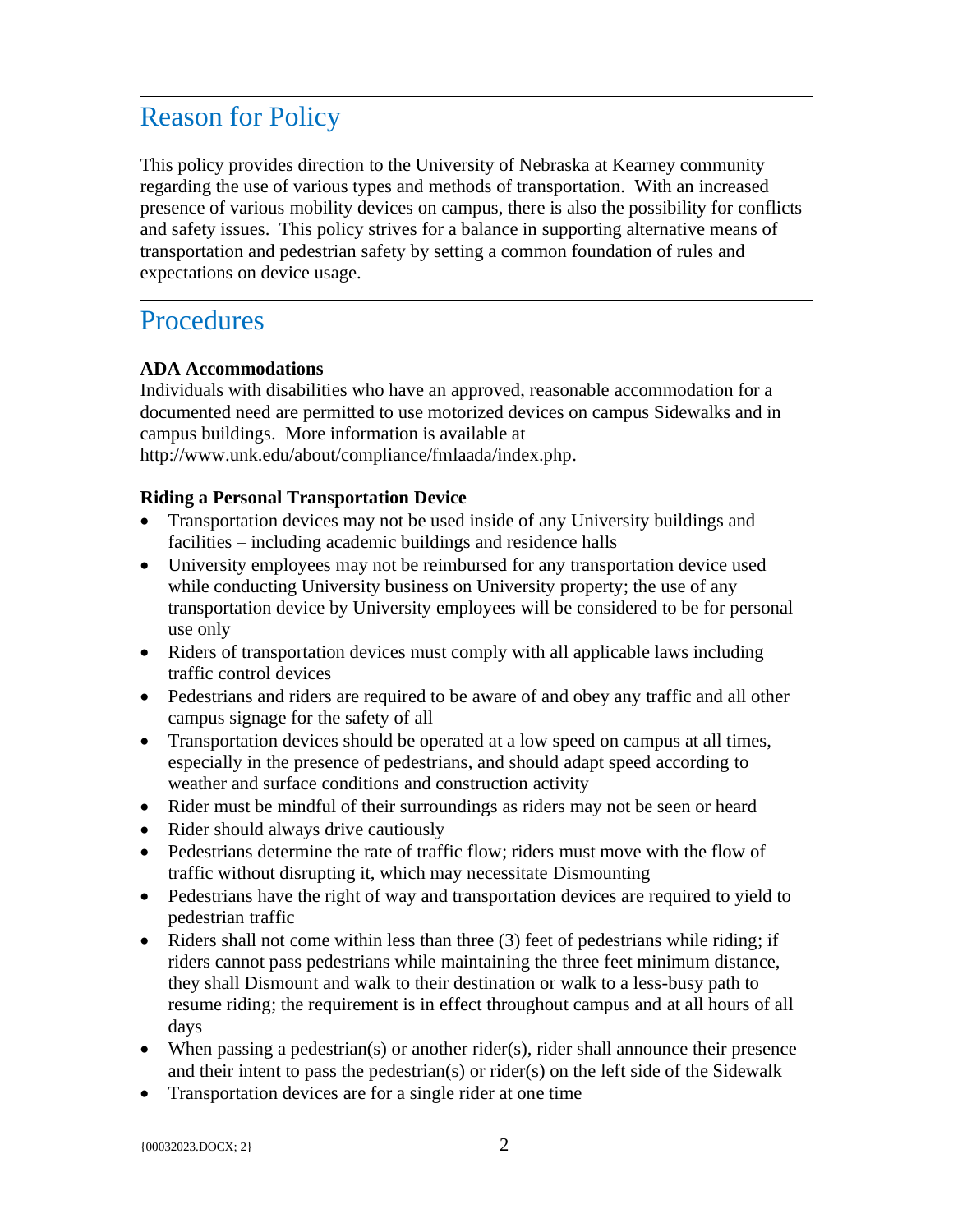- Transportation devices should be ridden on Sidewalks; transportation devices are not permissible on streets with the exception of street crossings/walkways
- While in motion, all wheels (or one foot in the case of rollerblades and roller-skates) are to be in contact with the ground, and only the ground, at all times

#### **Safety**

- University recommends that riders not wear headphones or earbuds and not use mobile phones and other electronics for any reason which may impose distractions which put at risk the safe operation of the transportation device
- Transportation devices may not be charged on University property including residence halls
- Individuals will be held personally responsible for any damage caused to University property as a result of the operation of a transportation device on University property
- Individuals assume the risk of personal injury and death and will be held responsible for any injuries to themselves or others as a result of the violation of this Policy or the improper operation of any transportation device on University property
- It is recommended that riders wear helmets and ensure that their devices have appropriate rear and side reflective devices; headlights and headlamps should be used between sunset and sunrise or as conditions (weather) necessitate
- Do not operate a transportation device while under the influence of alcohol or drugs
- When campus Sidewalks create a potential hazard to pedestrians walking on the same Sidewalk with transportation devices, riders shall Dismount and walk to their destination or walk to a less-busy Sidewalk to resume riding
- Make sure that all devices and safety equipment are in proper working condition

#### **Parking**

- Transportation devices shall be parked at designated Bicycle racks and shall not restrict the access to any other transportation devices; chaining or securing a transportation device to any object or structure other than a Bicycle rack is prohibited – this includes trees, railings and light poles
- Transportation devices may not be parked in University parking lots and on University-owned streets
- Transportation devices may not be parked on Sidewalks, block pedestrian pathways, ADA access or vehicle parking spaces, inside buildings, building entrances or impede the work of the University (e.g., mowing or snow removal)
- Transportation devices must not be parked in automobile parking spaces, on lawn areas, shrub or flowerbeds, streets, driveways, handicap ramps, on steps or in any building
- Transportation devices are not permitted to be stored in any University building lobbies, stairwells, corridors and ramps inside or outside of the building
- Transportation devices may not be parked in such a manner to hinder the safe flow of pedestrian or vehicular traffic or block access to fire hydrants or emergency phones

#### **Trick or Stunt Riding**

- Trick or stunt riding of such devices on campus is prohibited
- Trick and stunt activities include performing acrobatic stunts of any type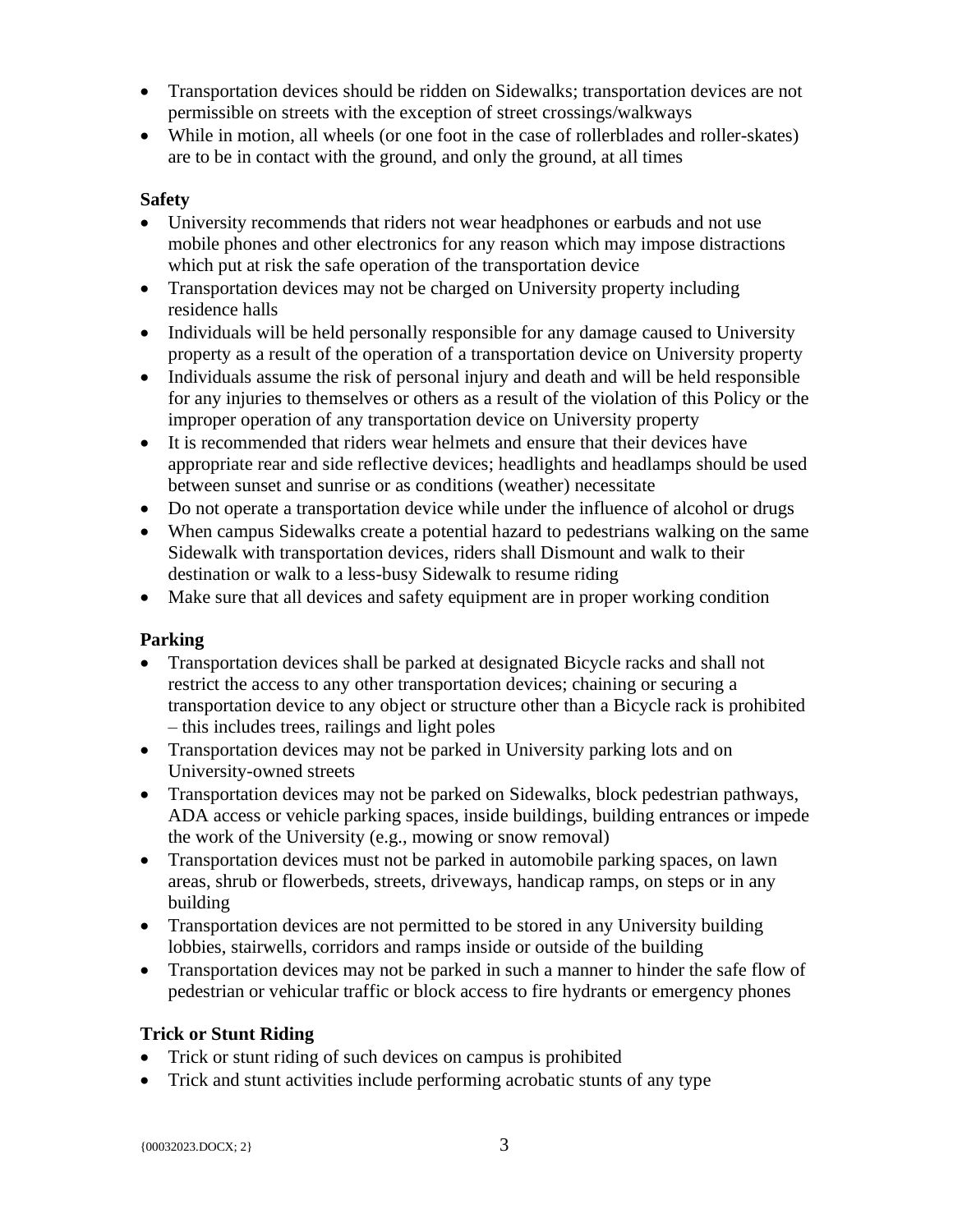• Prohibited riding includes using any bench, table, stair or similar object as a platform for trick or stunt activities

#### **Academic Year**

• All Personal Transportation Devices owned by an individual must be removed from campus at the end of the spring semester or at the end of a housing contract. Personal Transportation Devices left on University property for more than 5 days following spring graduation will be considered abandoned property. These devices will be impounded and disposed of.

#### **Personal Transportation Devices**

Permissible Personal Transportation Devices include the following:

- Motorized Scooters;
- Bicycles, unicycles, tricycles, and similar devices regardless of the number of wheels;
- Class 1 or 2 electric Bicycles;
- Skates, including In-line Skates, rollerblades and Roller Skates; and
- Skateboards or other wheeled boards of any size or type including non-Motorized Scooters.

Prohibited Personal Transportation Devices include the following:

- Segways and Hoverboards;
- Electronic skateboards:
- Golf carts and ATVs:
- Mopeds; and
- Any other motorized Personal Transportation Device.

#### **Motorized Scooter-Share Program**

- University may permit a Motorized Scooter-Share Program on the University campus, but University does not endorse, recommend, or promote the use of any Motorized Scooter-Share Program or Motorized Scooter-Share Operator.
- Any agreement a rider is required to enter into to participate in a Motorized Scooter-Share Program is solely between the Motorized Scooter-Share Operator and the rider; the University is not a party. Riders participate at their own risk and University assumes no liability for riders' who elect to participate in a Motorized Scooter-Share Program. Agreements between a Motorized Scooter-Share Operator and riders may contain provisions that can significantly limit riders' legal rights and may affect riders' ability to seek redress from the Motorized Scooter-Share Operator in the event of a dispute. Among other things, this agreement may limit riders' ability to prosecute a lawsuit against the Motorized Scooter-Share Operator and include provisions such as releases, disclaimers, and assumption-of-risk provisions, require binding arbitration and indicate choice of law and venue.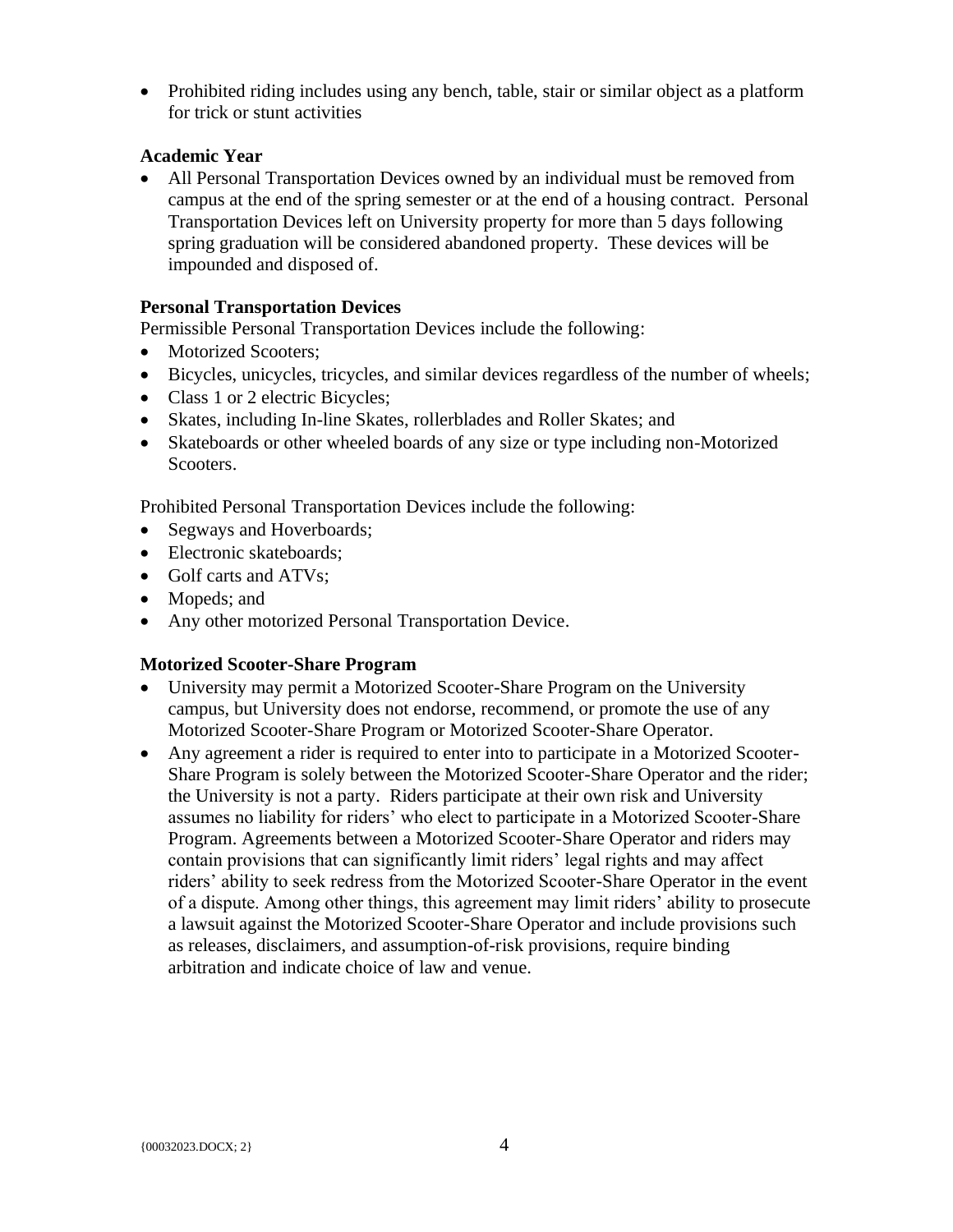#### **Exceptions**

The following exceptions apply to this policy:

- University-owned transportation devices (examples: utility vehicles, UTV, ATV, golf cart, cargo van), which may only be used in the course of conducting official University business, may operate on University Sidewalks and streets;
- Bicycles can be ridden on Sidewalks and University-owned streets;
- Mopeds may operate only on University-owned streets and must be parked in parking lots; and
- Manually powered mobility aids such as walkers, crutches, canes, braces and powerdriven mobility devices such as power wheelchairs or electric Scooters used by individuals with disabilities or for medical conditions.

#### **Violations**

Any violation of this policy may result in the confiscation of the transportation device by UNK Police and additional disciplinary actions as deemed necessary. Impounded transportation devices will be held by UNK Police for 30 days, and if unclaimed, will be sold at public auction.

### **Definitions**

**Bicycle** – a pedal cycle designed to be propelled solely by human power

**Dismount** – the action required for a rider to become a pedestrian; a dismounted rider is one who is afoot and accompanied by a wheeled transportation device, which is being pushed, pulled or carried

**In-line Skates** – a type of roller skate with in-line wheels

**Moped** – a device with fully operative pedals for propulsion by human power, an automatic transmission and a motor with a cylinder capacity not exceeding 50 cc which produces no more than two brake horsepower and is capable of propelling the device at a maximum design speed of no more than 30 miles per hour on level ground (Neb. Rev. Stat. §60-637)

**Motorized Bicycles –** a bicycle with an attached motor or engine and transmission used either to power the vehicle unassisted, or to assist with pedaling

**Motorized Scooter** – any two or three-wheeled device that is equipped with handlebars, a floorboard designed for standing upon when riding, and powered by a motor of any type

**Motorized Scooter-Share Operator** – an individual or public, private, or non-profit entity and its affiliates that manages a Motorized Scooter-Share Program

**Motorized Scooter-Share Program** – a system of self-serve Motorized Scooters available for rental within the University Campus, operated by a Motorized Scooter